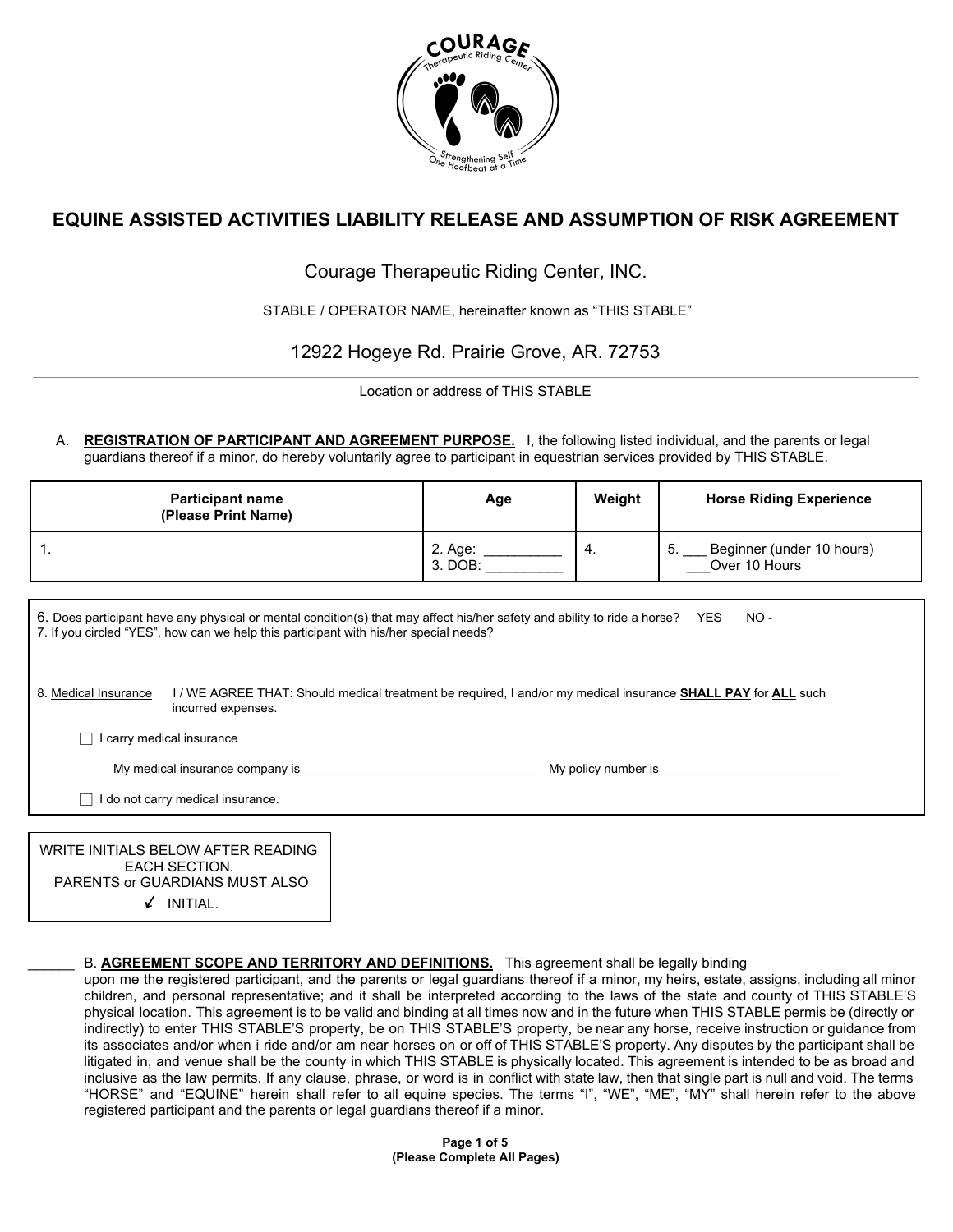\_\_\_\_\_\_ C. **INHERENT RISKS / ASSUMPTION OF RISKS.** I ACKNOWLEDGE THAT: Horseback riding is classified as RUGGED ADVENTURE RECREATIONAL SPORT ACTIVITY and that risk, conditions, and dangers are inherent in (meaning an integral part of) horse / equine / animal activities, regardless of all feasible safety measures which can be taken, and I agree to assume them. The inherent risks include, but are not limited to any of the following: The propensity of an animal to behave in ways that may result in injury, harm, death, or loss to persons on or around the animal; The unpredictability of an equine's reaction to sounds, sudden movement, unfamiliar objects, persons, or other animals; Hazards, including, but not limited to, surface or subsurface conditions; A collision, encounter and / or confrontation with another equine, another animal, a person, or an object; The potential of an equine activity participant to act in a negligent manner that may contribute to injury, harm, death, or loss to the participant or to other persons, including but not limited to, filing to maintain control over an equine and / or failing to act within the ability of the participant. Horses are 5 to 15 times larger, 20 to 40 times more powerful, and 3 to 4 times faster than a human. If a rider falls from horse to ground it will generally be a distance of from 3  $\frac{1}{2}$  to 5  $\frac{1}{2}$  feet, and the impact may result in harm to the rider. Horseback riding is an activity in which one much smaller, weaker predator animal (the human) tries to impose its will on, and become one unit of movement with, another much larger, stronger prey animal that has a mind of its own (the horse) and each has a limited understanding of the other. If a horse is frightened or provoked it may divert from its training and act according to its natural survival instincts which may include, but are not limited to; stopping short; spinning around; changing directions and / or speed at all; shifting its weight; bucking; rearing; kicking; biting; and / or running from danger. I also acknowledge that these are just some of the risks and i agree to assume others not mentioned above. I am not relying on THIS STABLE to list all possible risks for me.

## \_\_\_\_\_\_ D. **WILDERNESS EXPERIENCE PARTICIPATION, CONDITIONS OF NATURE WARNING, UNFAMILIAR AND SUDDEN**

**SIGHTS, SOUNDS AND MOVEMENTS WARNING, AND INSPECTION OR PREMISES.** I / WE ACKNOWLEDGE THAT: The participant may be taking part in a "WILDERNESS EXPERIENCE'' that may be hazardous to people. I / WE ACKNOWLEDGE THAT The meaning of "WILDERNESS EXPERIENCE" is defined as the pursuit of activity in a natural and / or wild and / or rugges and / or uncultivated area or region, as of forest and / or hills and / or mountains and / or plains and / or wetlands, which would likely be uninhabited by people and inhabited by wild animals of many types and species to include, but not limited to, mammals, reptiles, and insects, which are not tame, may be savage and unpredictable in nature and also wandering at their will. I / WE ACKNOWLEDGE THAT: THIS STABLE is NOT responsible for total or partial acts, occurrences, or elements of nature and / or sudden and / or unfamiliar sights, sounds and / or sudden movements that can scare a horse, cause it to fall, or react in some other unsafe way. SOME EXAMPLES ARE: Thunder, lightening, rain, wind, wild and domestic animals, insects, reptiles, which may walk, run, or fly near or bite or sting a horse or person; and irregular footing on out-of-door groomed or wild land which is subject to constant change in condition according to weather, temperature, and natural and man-made changes in landscape. I also acknowledge that these are just some of the risks and I agree to assume others not mentioned above. I am not relying on THIS STABLE to list all possible conditions for me. The participant and parent or legal guardian have inspected THIS STABLE'S facilities and are satisfied that all premise conditions are reasonable safe for this participant's intended purpose, usage and presence upon THIS STABLE'S premises.

# E. **CARRY-ON OBJECTS WARNING AND SHARP, LOUD NOISES WARNING.** I/ WE ACKNOWLEDGE THAT: When

approaching, mounting and riding horses, I must not carry loose items that may fall or blow away or flap in the wind or bounce or making sharp or loud noises, the action of which may scare horses causing them to react in unsafe ways. SOME EXAMPLES ARE: Cameras, cell phones, hats not securely fastened under chin, toys, purses. When near or riding a horse, participants must not make sharp or loud noises such as whistling or screaming or yelling, the sound of which may scare horses causing them to react in unsafe ways.

F. **SADDLE GIRTH LOOSENING WARNING.** I / WE ACKNOWLEDGE THAT: Saddle girth (fastener straps around the horse's belly) may loosen during riding. Riders must alert the nearest attendant of any girth looseness so action can be taken to avoid saddle slippage and the potential for the rider to fall from the horse.

G. PROTECTIVE HEADGEAR / HELMET WARNING AND OFFERING. I / WE AGREE THAT: I for myself and on behalf of my child and / or legal ward have been fully warned and advised by THIS STABLE that protective headgear / helmet, which meets or exceeds the quality standards of the SEI CERTIFIED ASTM STANDARD F1163 Equestrian Helmet, should be worn while riding horses, and I understand that the wearing of such headgear / helmet may reduce severity of some of the wearer's head injuries and possibly prevent the wearer's death from happening as the result of a fall and other occurrences. I / WE ACKNOWLEDGE THAT: THIS STABLE has offered me, and my child and / or legal ward is applicable, protective headgear / helmet that meets or exceeds the quality standards of the SEI CERTIFIED ASTM STANDARD F1163 Equestrian Helmet. I / WE ACKNOWLEDGE THAT: Once provided, if I chose to wear the protective headgear / helmet offered that I / WE will be responsible for properly securing the headgear / helmet on the participant's head at all times. I am not relying on THIS STABLE and / or its associates to check any headgear / helmet or headgear / helmet strap that I may wear, or to monitor my compliance with this suggestion at any time now or in the future.

# H. **THIS STABLE'S PROTECTIVE HEADGEAR / HELMET POLICY.** I / WE understand and agree that THIS STABLE

requires riders to wear ASTM Standard F 1163 Protective Headgear / Helmet according to the following requirements.

Rider Age Protective Headgear / Helmet Requirement Under 18 Must wear the protective headgear / helmet 18 and Older Must choose to wear or not to wear the protective headgear / helmet by checking the acceptance or refusal box that follows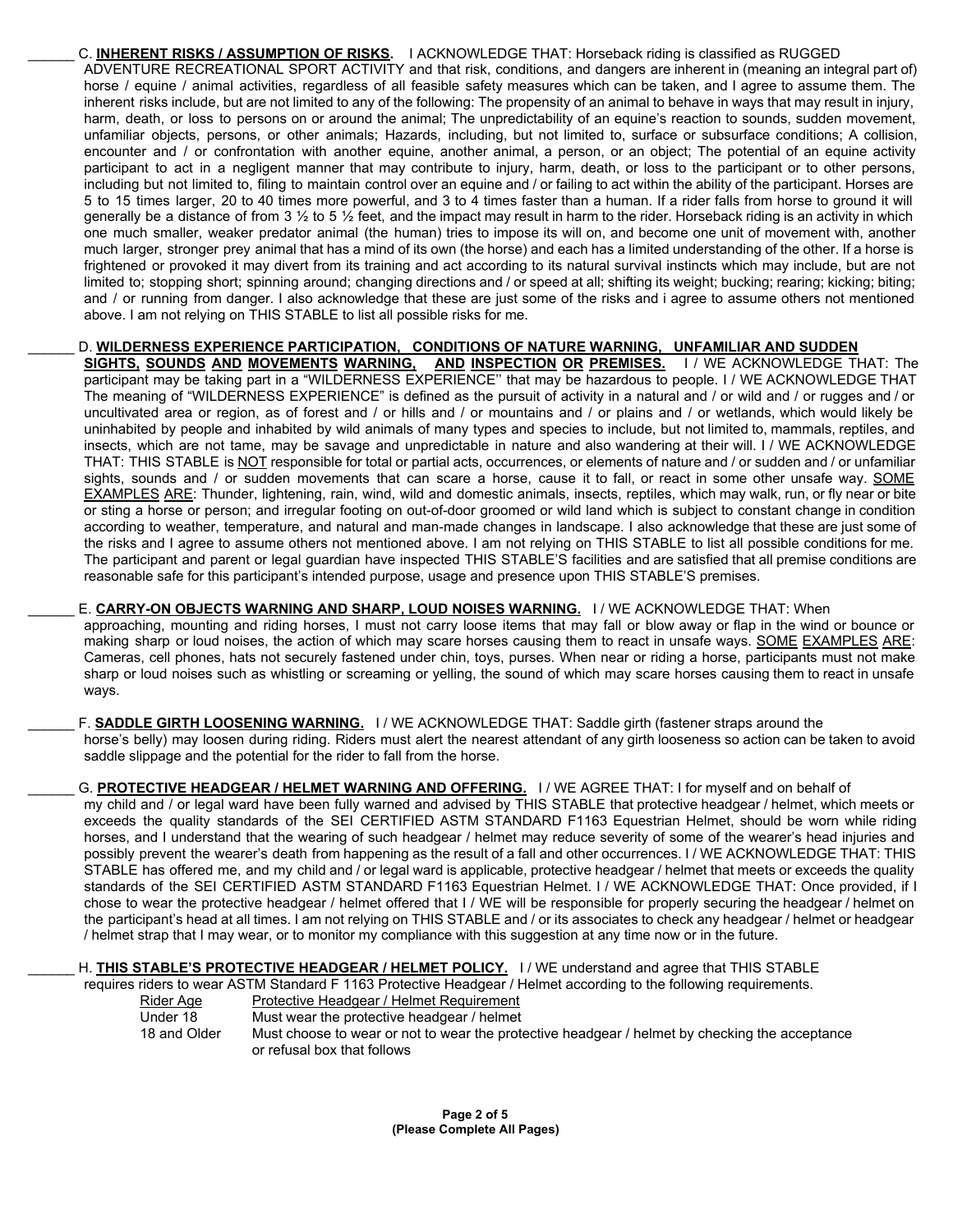|                                                                                                                                                                                                 | I. PROTECTIVE HEADGEAR/HELMET ACCEPTANCE OR REFUSAL SELECTION FOR RIDER 18 YEARS AND OLDER |  |
|-------------------------------------------------------------------------------------------------------------------------------------------------------------------------------------------------|--------------------------------------------------------------------------------------------|--|
| <b>Check Your Choice</b>                                                                                                                                                                        |                                                                                            |  |
| <b>PROTECTIVE HEADGEAR / HELMET ACCEPTANCE:</b> 1 / WE request for this participant to wear protective<br>headgear / helmet which THIS STABLE may provide or I / WE shall provide MY / OUR own. |                                                                                            |  |

 ⃞ **PROTECTIVE HEADGEAR / HELMET REFUSAL:** I / WE refuse for this participant to wear any type of protective headgear / helmet. I / WE assume full responsibility for My / OUR safety in this decision.

J. **LIABILITY RELEASE.** I AGREE THAT: In consideration of THIS STABLE allowing my participation in this activity, under the terms set forth herein, I for myself and on behalf of my child and / or legal ward, heirs, administrators, personal representatives or assigns, do agree to release, hold harmless, and discharge THIS STABLE, its owners, agents, employees, independent contractors, officers, directors, representatives, assigns, members, owner of premises and trails, affiliated organizations, and insurers, and others acting on their behalf (hereinafter, collectively referred to as "associates"), of and from all claims, demands, causes of action and legal liability, whether the same be known or unknown, anticipated or unanticipated, due to THIS STABLE'S and / or ITS ASSOCIATE'S ordinary negligence or legal liability; and I do further agree that except in the event of THIS STABLE'S gross negligence and / or willful and / or wanton misconduct, I shall not bring any claims, demands, legal actions and causes of action, against THIS STABLE and ITS ASSOCIATES as stated above in this clause, for any economic and non-economic losses due to bodily injury and / or death and / or property damage, sustained by me and / or my minor child or legal ward in relation to the premises and operations of THIS STABLE, to include while riding, handling, or otherwise being near horses owned by me or owned by THIS STABLE, or in the care, custody or control of THIS STALE, whether on or off the premises of THIS STABLE, but not limited to being on THIS STABLE'S premises.

\_\_\_\_\_\_ K. **EQUINE ACTIVITY LIABILITY ACT (eala) WARNING OR LANGUAGE:** I acknowledge that I have reviewed this state's EQUINE ACTIVITY LIABILITY ACT WARNING OR LANGUAGE, a copy of which is attached hereto and incorporated as if fully set forth herein. **INSTRUCTION TO SIGNERS:** DO NOT SIGN UNLESS A COPY OF THE EALA WARNING OR LANGUAGE IS ATTACHED TO THIS AGREEMENT.

### **Each Participant and Parents or Legal Guardians must sign below after reading and completing this entire document.**

### **SIGNER STATEMENT OF AWARENESS**

I / WE THE UNDERSIGNED, REPRESENT THAT I / WE HAVE READ AND DO UNDERSTAND THE FOREGOING AGREEMENT. LIABILITY RELEASE AND ASSUMPTION OF RISK AGREEMENT, I / WE UNDERSTAND THAT BY SIGNING THIS DOCUMENT I / WE AM GIVING UP RIGHTS TO SUE TODAY AND IN THE FUTURE. I / WE ATTEST THAT ALL FACTS ARE TRUE AND ACCURATE. I AM SIGNING THIS WHILE SOUND OF MIND AND NOT SUFFERING FROM SHOCK, OR UNDER THE INFLUENCE OF ALCOHOL, DRUGS OR INTOXICANTS.

SIGNATURE OF PARTICIPANT **External of the SIGNATURE OF PARTICIPANT** SIGNATURE OF PARENT, GUARDIAN, AND / OR SPOUSE DATE DATE ADDRESS CITY STATE ZIP PHONE NUMBER (CELL) PHONE NUMBER (HOME)

**PHOTO RELEASE** I / WE ⃞ **DO**  ⃞ **DO NOT** consent to and authorize the use and reproduction by THIS STABLE of any and all photographs and any other audio/visual materials taken of me for promotional material, educational activities, exhibitions, or for any other use for the benefit of the program. Signature (Participant, parent, or guardian 18 and over) Date Designature Controller and Date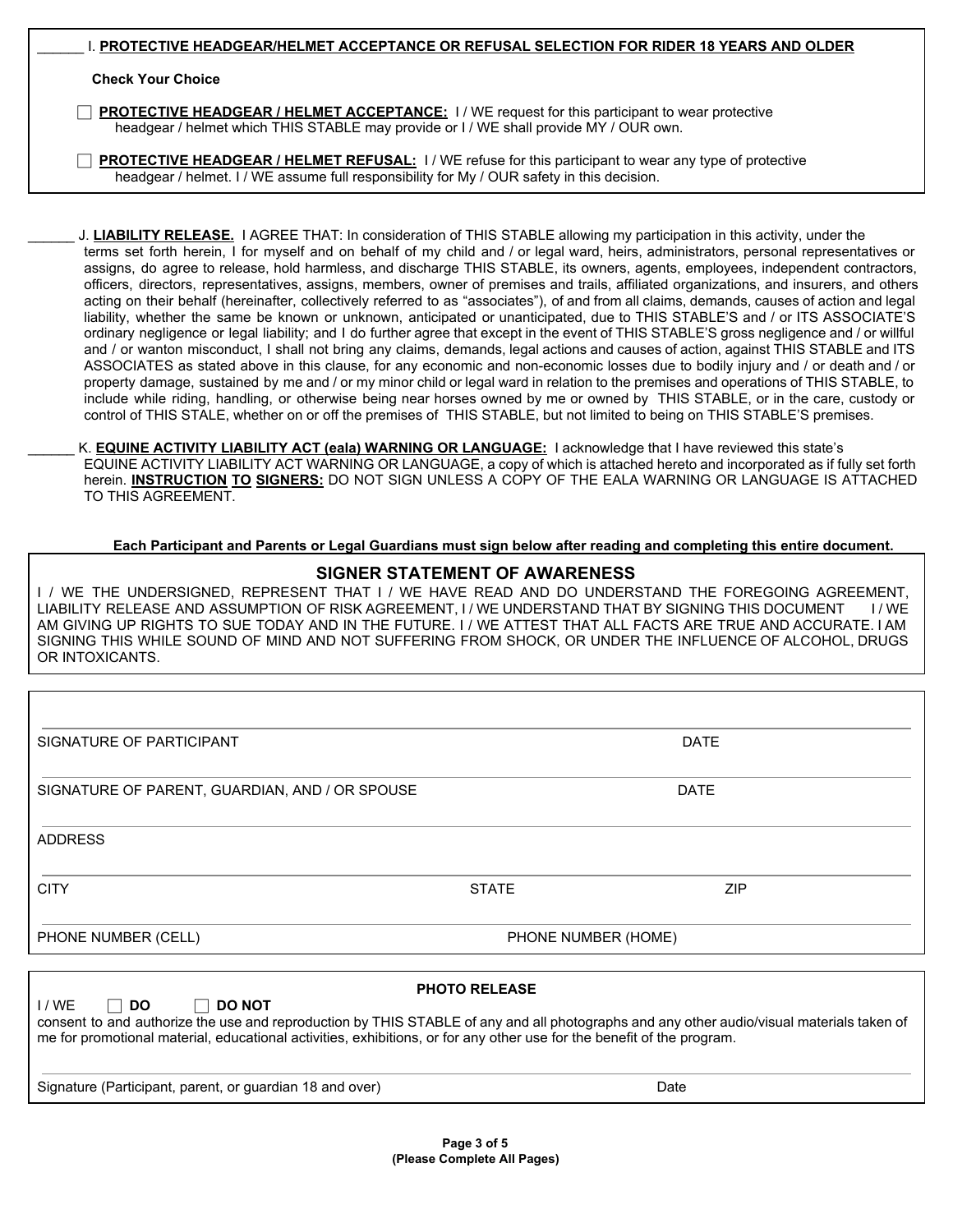| <b>EMERGENCY CONTACT INFORMATION</b> |                                    |  |
|--------------------------------------|------------------------------------|--|
| <b>NAME</b>                          | <b>RELATIONSHIP TO PARTICIPANT</b> |  |
| PHONE NUMBER (CELL)                  | PHONE NUMBER (HOME)                |  |
| SECONDARY EMERGENCY CONTACT          | <b>RELATIONSHIP TO PARTICIPANT</b> |  |
| PHONE NUMBER (CELL)                  | PHONE NUMBER (HOME)                |  |
| PRIMARY CARE PHYSICIAN               | <b>PHONE</b>                       |  |
| PREFERRED MEDICAL FACILITY           |                                    |  |

### **AUTHORIZATION FOR EMERGENCY MEDICAL TREATMENT**

In the event of emergency medical aid/treatment is required due to illness or injury during the process of receiving services, or while being on the property of the agency, I authorize THIS STABLE to:

- 1) Secure and retain medical treatment and transportation if needed.
- 2) Release client records upon request to the authorized individual or agency involved in the medical emergency treatment.

### **CONSENT PLAN**

This authorization includes x-ray, surgery, hospitalization, medication, and any treatment procedure deemed "life saving" by the physician. This provision will only be invoked if the emergency contacts listed above are unable to be reached.

Consent Signature: Participant, parent, or guardian (18 and over) Date

### **NON-CONSENT PLAN**

I do not give my consent for emergency medical treatment/aid in the case of illness or injury during the process of receiving services or while being on the property of THIS STABLE. In the event emergency treatment/aid is required, I wish the following procedures to take place:

Non-consent Signature: Participant, parent, or guardian (18 and over) Date Date